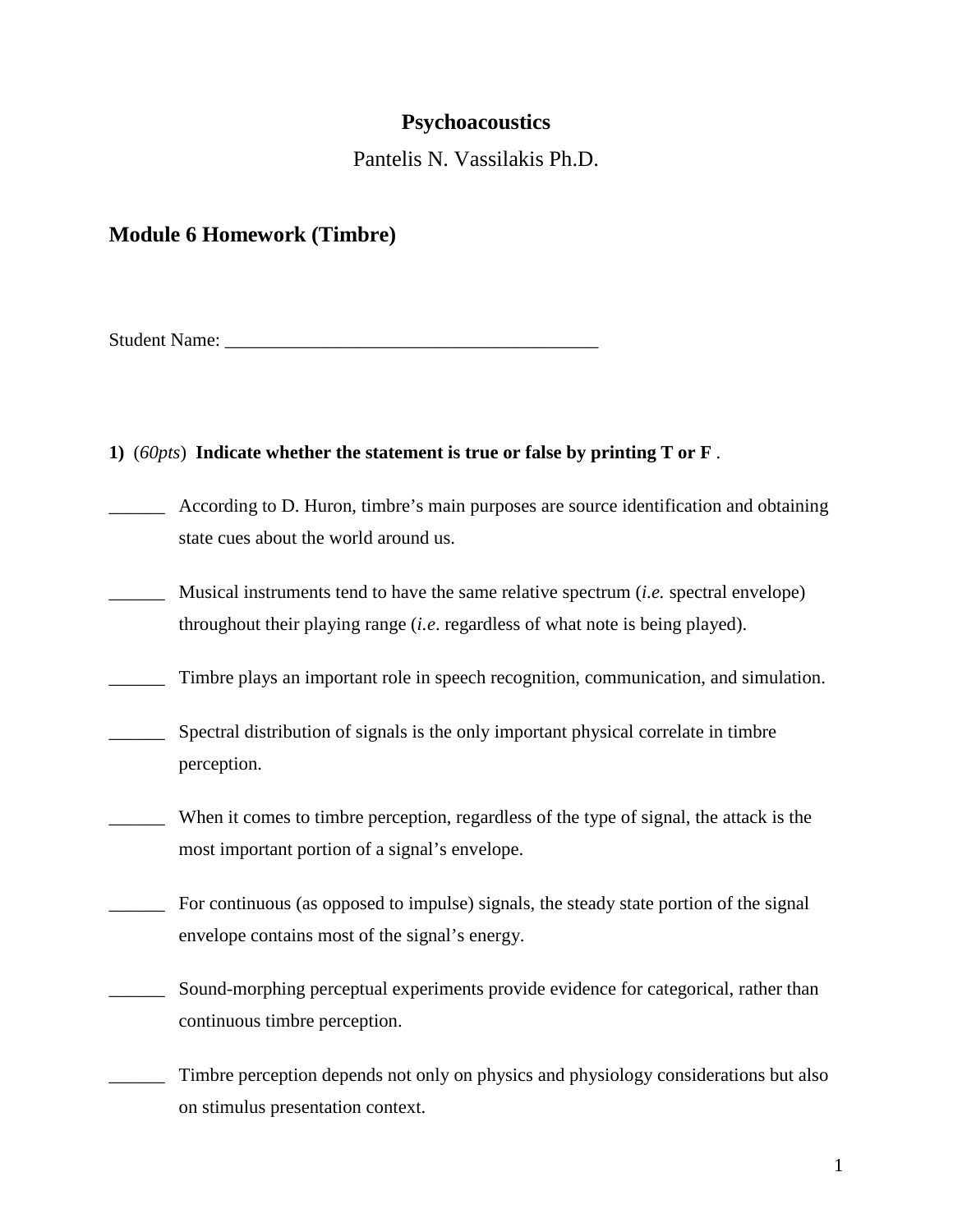- The degree of perceived beating/roughness of a signal depends on the frequency and amplitude relationships among spectral components occupying the same critical band(s).
- "Sensory consonance" and "consonance" refer to the same phenomenon.
- Time-variant spectral information is important to the perceived naturalness of sound signals.
- \_\_\_\_\_\_ How rough a signal will sound depends only on its spectral distribution and on the physiology of the ear.
- \_\_\_\_\_\_ How pleasant a given amount of roughness in a sound will be depends on the corresponding signal's spectral distribution and on the physiology of the ear.
- \_\_\_\_\_\_ Mijwiz is a type of singing common in Bosnia and Ganga is an instrument common in the Middle East.

There are examples from several musical traditions suggesting that consonance and dissonance are culture-dependent concepts.

# **2)** (*5pts*) **Sensory dissonance is a term describing**

- a) the degree of unpleasantness or "unfittingness" a sound.
- b) the degree of perceptual roughness associated with a sound.
- c) the degree of non-blending between two simultaneous sounds.
- d) the main perceptual manifestation of spectral distribution, in terms of timbre.

# **3)** (*5pts*) **Time-variant characteristics of spectra can be displayed in the form of**

- a) signal envelopes and long-term average spectral distributions.
- b) long-term average spectral distributions and equal loudness contours.
- c) long-term average spectral distributions and neural tuning curves.
- d) sonograms and short-term amplitude/frequency envelopes of spectral components.

# **4)** (*5pts*) **The timbre studies addressed in class can be broadly classified into**

- a) psychoacoustic (Helmholtz/Schaeffer), perceptual (Grey), and cognitive (Huron/Kendall).
- b) pitch-based (Zwicker), loudness-based (Plomp), and spectral-based (Helmholtz).
- c) spectral-based (Helmholtz, Kendall), envelope-based (Grey), and context-based (Huron).
- d) attack-based (Grey), steady-state based (Helmholtz), and decay-based (Kendall).